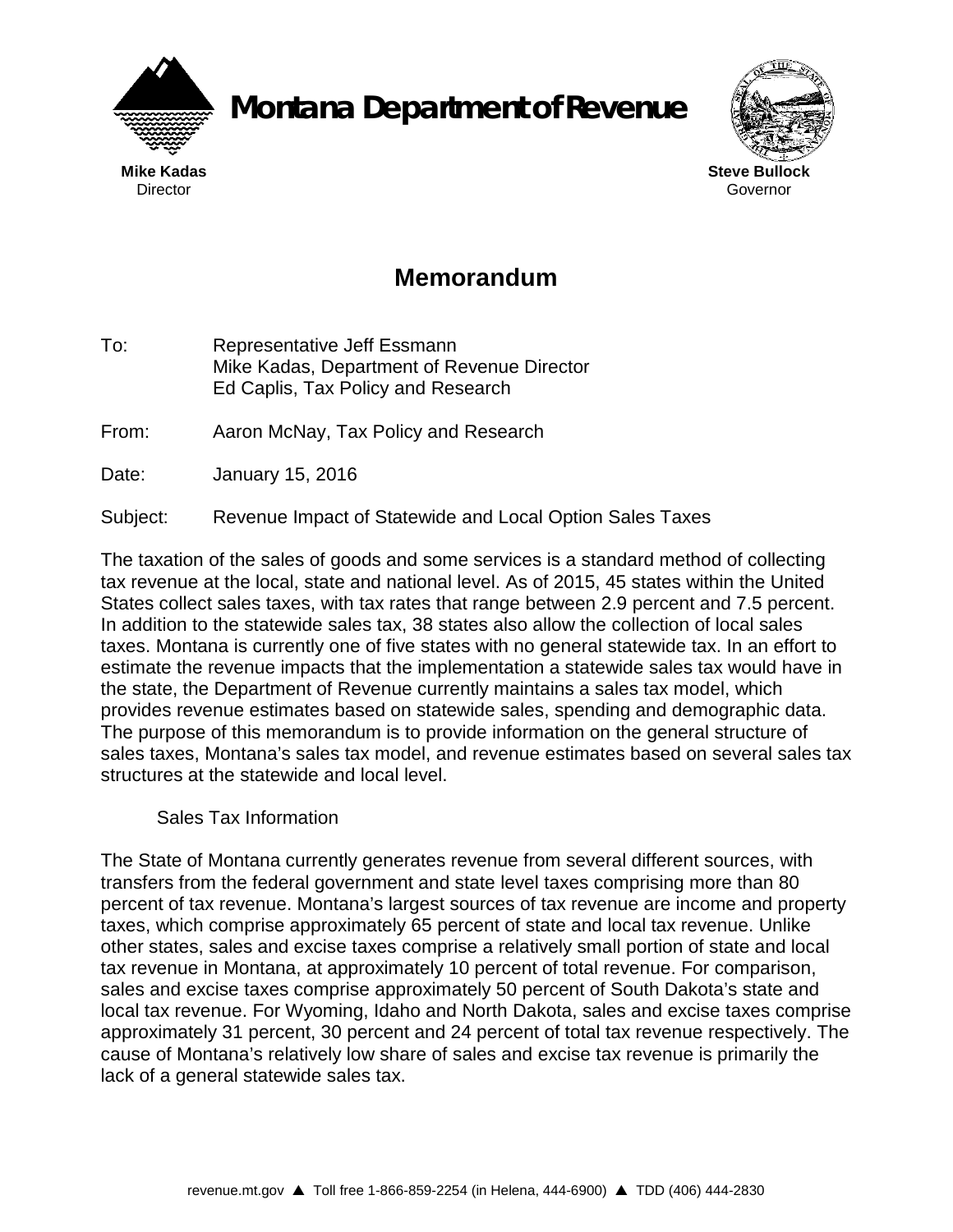Conventional sales taxes are levied on the sale of goods and services to the final end user, or consumer. The amount of taxes that are due are based on a percentage of the prices of the goods, or services, which were sold. For example, a consumer purchasing a \$50 appliance from a retail store would pay \$2 in taxes under a 4 percent sales tax. Unlike other consumption taxes, such as a value added tax, the sale of goods and services to a business to be resold later to a final consumer are generally not subject to sales taxes.

The amount of revenue generated by a sales tax is dependent on two main factors, the tax rate as well as the types of goods and services subject to the tax. In the United States, statewide sales taxes range between 2.9 percent in Colorado to 7.5 percent in California. Montana's surrounding states have sales tax rates of 4 percent in Wyoming and South Dakota, 5 percent in North Dakota and 6 percent in Idaho. Local sales taxes can increase the sales tax rates of some areas above their statewide level, with combined rates that can exceed 10 percent. Montana's tax rate for a statewide sales tax is limited to 4 percent in the state constitution.

The actual types of goods and services covered by sales taxes vary significantly across states. The sale of non-essential tangible personal property is subject to the tax in most sales tax systems. However, the sale of essential items, like non-prepared food and prescription drugs, are usually exempted from sales taxes. Most sales tax systems tax at least some services provided by businesses. However, a majority of services purchased by consumers are not subject to sales taxes in most sales tax systems. Overall, the types of goods and services subject to a sales tax has a significant impact on the amount of revenue that is generated by the tax.

## A Review of Montana's Sales Tax Model

In an effort to generate sales tax revenue estimates, the Department of Revenue developed a sales tax revenue estimation model based on data from the U.S. Census Bureau's Economic Census of Businesses, the U.S. Department of Labor's Consumer Expenditure Survey and the Montana Department of Commerce's population projections. Based on industry data, the sales tax model can project revenue for sales taxes that exclude particular industries or services, such as food sales or medical services. The sales tax model can also project future sales tax revenue based on forecasted consumer spending patterns and population levels. Finally, the sales tax model provides revenue estimates based on various sales tax rates that are proposed in legislation.

To generate its revenue estimates, the department's sales tax model follows a four step process. In the first step, historical total sales data from the 2012 Economic Census of Businesses is used to provide taxable sales estimates for each of Montana's economic sectors, such as retail sales, construction services and accommodation and food services. As a sales tax does not tax intermediate sales, taxable sales excludes the sale of goods from one business to another. Next, the historical sales data is projected forward using changes to consumer spending patterns, based on the Consumer Expenditure Survey. For the third step, projected sales data is adjusted based on projected changes to Montana's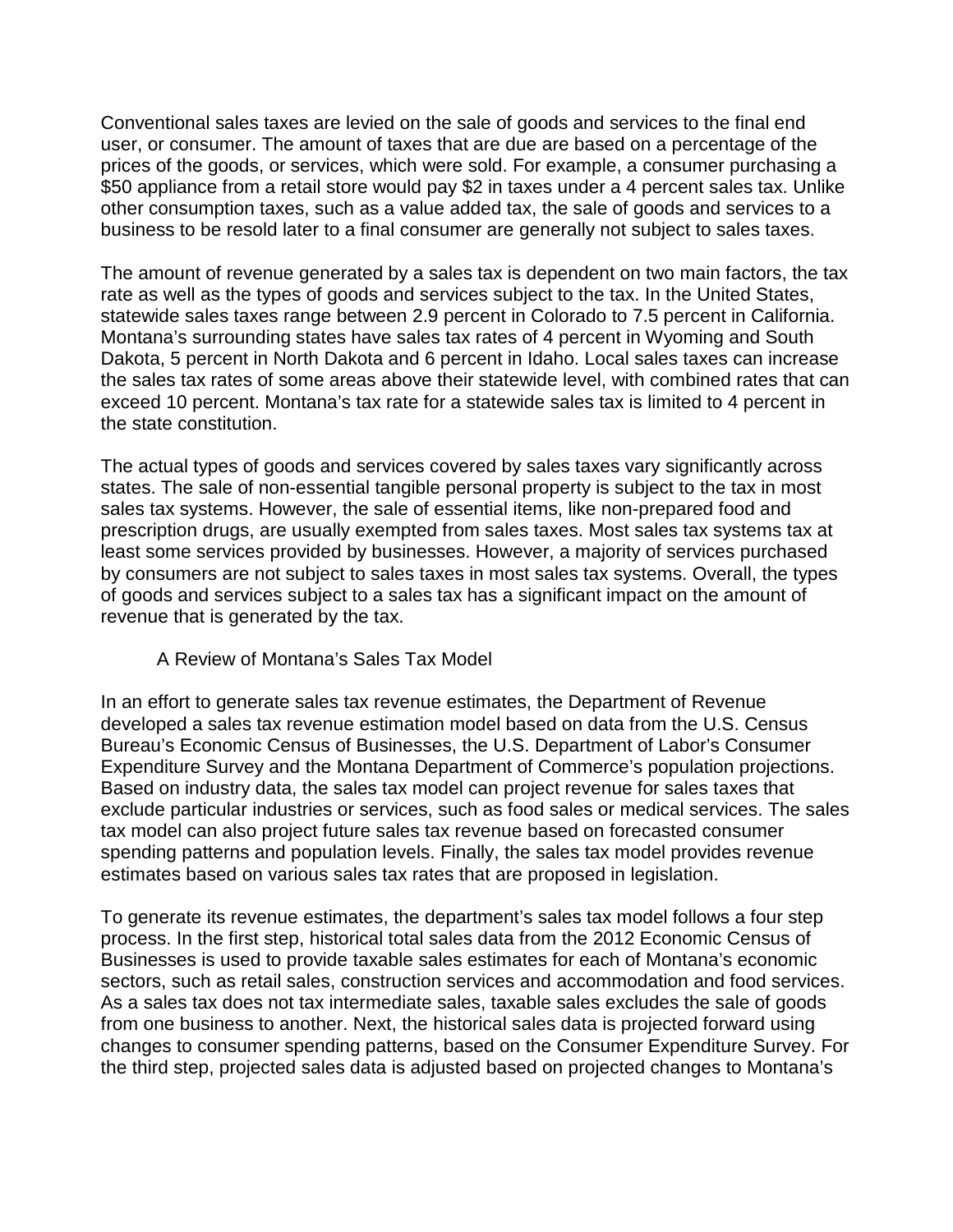population. Finally, the specified tax rate, non-compliance and vender allowance rates are applied to the adjusted taxable sales to provide the final revenue estimate.

In the end, the revenue amounts provided by the revenue model are estimates, and are subject to several assumptions and limitations. One the primary assumptions made by the model is that consumption spending by residents of Montana are similar to the spending patterns of the United States as a whole. This assumption is due to the lack of state level consumer spending pattern data. Another assumption is that industry sales do not change significantly over a short amount of time. This assumption is necessary, as industry sales data from the Economic Census are only released every five years and must be projected forward.

## Statewide Sales Tax Revenue Estimates

The types of goods and services that are covered under a sales tax has a significant impact on the amount of revenue that a sales tax generates. For example, a sales tax of 4 percent that covered every single end-user good and service in Montana would have the potential to generate \$1.7 billion in fiscal year 2017, according to the department's revenue model. However, no state applies their sales tax to the sale of all end-use goods and services. As a result, the \$1.7 billion revenue estimate is the theoretical maximum amount of revenue a sales tax could possibly achieve in Montana.

Sales taxes is most other states tax the sale of most end-user goods, with the sale of essential items, such as food or medicine, excluded from the sales tax. At the same time, some services are taxed, such as foods sales at restaurants, while most services are not covered under the sales tax. Limiting the types of goods and services covered by Montana's sales tax to those covered by sales taxes in other states would reduce the total amount of revenue generated by a 4 percent sales tax to approximately \$613 million in FY 2017. FY 2018 and industry revenue estimates are also available for this sales tax coverage level in the Representative columns in the table below.

| Statewide Sales Tax Revenue Estimates                              |                                         |               |               |               |                            |                 |  |
|--------------------------------------------------------------------|-----------------------------------------|---------------|---------------|---------------|----------------------------|-----------------|--|
|                                                                    | Goods and Services Covered By Sales Tax |               |               |               |                            |                 |  |
|                                                                    | Representative                          |               | Expansive     |               | <b>Theoretical Maximum</b> |                 |  |
| Industry                                                           | FY 2017                                 | FY 2018       | FY 2017       | FY 2018       | FY 2017                    | FY 2018         |  |
| Logging, fishing & hunting, ag support                             | SO <sub>2</sub>                         | \$0           | \$0           | \$0           | \$89,177,997               | \$90,125,934    |  |
| Mining                                                             | \$0                                     | \$0           | \$0           | \$0           | \$229,785,163              | \$231,754,564   |  |
| <b>Utilities</b>                                                   | SO <sub>2</sub>                         | \$0           | \$0           | \$0           | \$21,683,960               | \$21,707,853    |  |
| Construction                                                       | \$0                                     | \$0           | \$70,695,531  | \$71,301,436  | \$151,703,413              | \$153,003,605   |  |
| Manufacturing                                                      | \$0                                     | \$0           | \$0           | \$0           | \$23,489,301               | \$23,688,337    |  |
| <b>Wholesale Trade</b>                                             | \$24,259,444                            | \$24,469,660  | \$24,259,444  | \$24,469,660  | \$29,297.665               | \$29,538,548    |  |
| <b>Retail Trade</b>                                                | \$479,613,130                           | \$481,912,716 | \$479,613,130 | \$481,912,716 | \$557,465,130              | \$561,059,599   |  |
| Transportation & Warehousing                                       | \$306,069                               | \$309,641     | \$7,337,592   | \$7,423,220   | \$65,607,716               | \$66,373,339    |  |
| Information                                                        | \$1,086,312                             | \$1,065,384   | \$1,086,312   | \$1,065,384   | \$29,700,151               | \$29,443,756    |  |
| Finance & Insurance                                                | \$0                                     | \$0           | \$0           | \$0           | \$52,374,888               | \$52,713,322    |  |
| Real Estate & Rental & Leasing                                     | \$7,120,151                             | \$7,204,847   | \$8,882,813   | \$8,959,358   | \$49,804,561               | \$51,205,174    |  |
| Professional, Scientific, & Technical Services                     | \$0                                     | \$0           | \$18,609,315  | \$18,768,808  | \$18,609,315               | \$18,768,808    |  |
| Administrative & Support & Waste Management & Remediation Services | \$1,128,724                             | \$1,138,398   | \$14,289,951  | \$14,412,425  | \$14,289,951               | \$14,412,425    |  |
| <b>Educational Services</b>                                        | \$0                                     | \$0           | \$0           | \$0           | \$4.245.288                | \$4,281,672     |  |
| Health Care & Social Assistance                                    | \$0                                     | \$0           | \$0           | \$0           | \$265,904,737              | \$271,049,732   |  |
| Arts, Entertainment, & Recreation                                  | \$13,555,747                            | \$13,550,695  | \$14,467,101  | \$14,461,709  | \$14,467,101               | \$14,461,709    |  |
| Accommodations & Foodservices                                      | \$69,100,166                            | \$69,115,341  | \$69,100,166  | \$69,115,341  | \$69,100,166               | \$69,115,341    |  |
| Other Services (except public administration)                      | \$25,153,708                            | \$25,552,514  | \$25,153,708  | \$25,552,514  | \$26,801,640               | \$27,174,726    |  |
| <b>Total Sales Tax Revenue</b>                                     | \$621,323,451                           | \$624,319,197 | \$733,495,063 | \$737,442,572 | \$1,713,508,142            | \$1,729,878,446 |  |
| Vendor Allowance (\$50 per Vendor)                                 | \$7,984,628                             | \$7,996,237   | \$8,419,293   | \$8,434,590   | \$12,216,844               | \$12,280,279    |  |
| Net Sales Tax Revenue After Vendor Allowance                       | \$613,338,823                           | \$616,322,960 | \$725,075,770 | \$729,007,982 | \$1,701,291,298            | \$1,717,598,167 |  |
| <b>Estimated Sales Taxes Paid By Montana Residents</b>             | \$583,948,374                           | \$586,789,515 | \$690,331,023 | \$694,074,808 | \$1,619,767,493            | \$1,635,292,957 |  |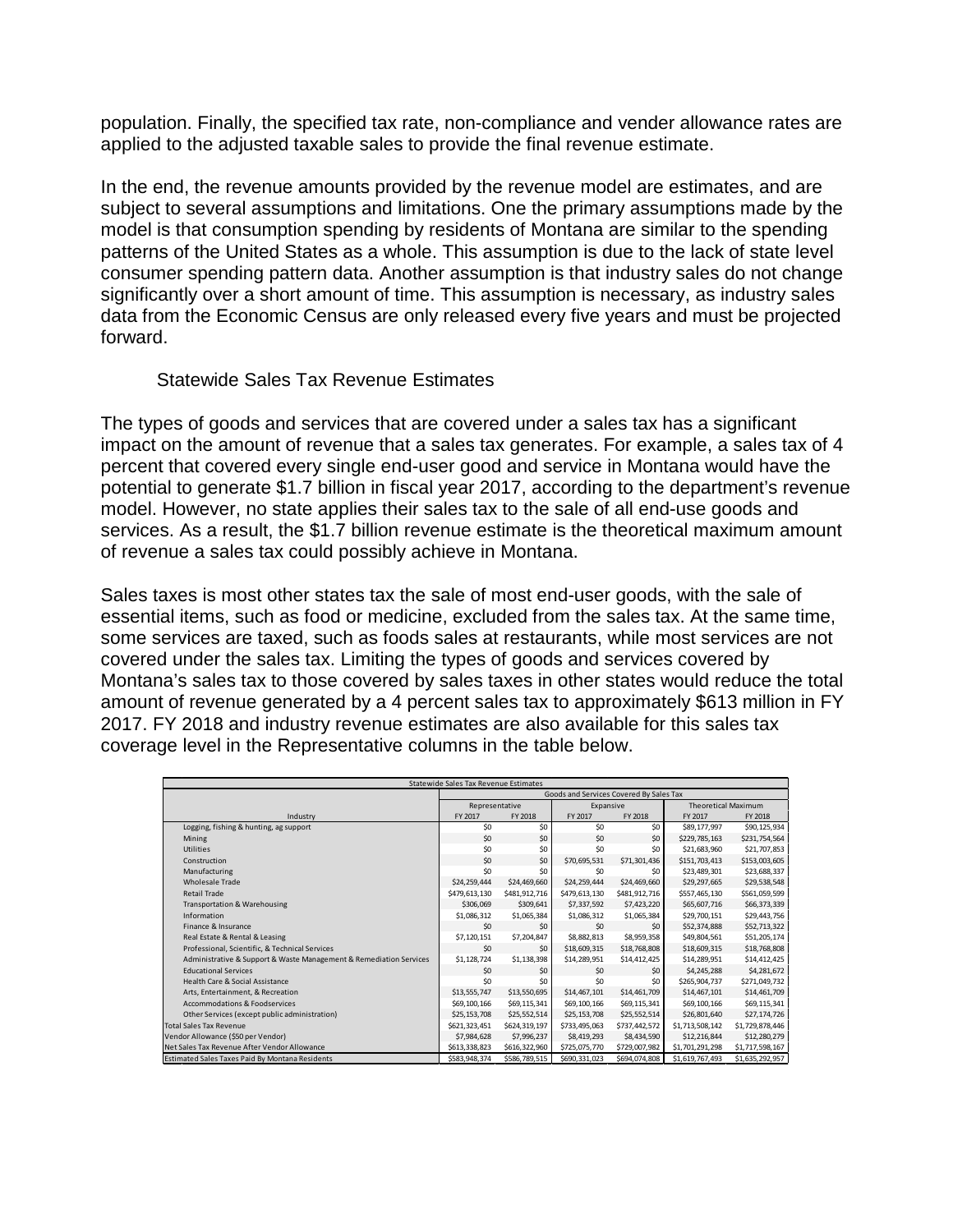Recently, the sale of services to consumers has been a growing share of economic activity. As a result, some have suggested that the types of services covered by a sales tax should be expanded to include areas such as construction and professional services. Expanding the types of services covered under Montana's sales tax to include a broader range of consumer services increases the amount of revenue that would be generated by the tax in FY 2017 to approximately \$725 million (Expansive estimates in the previous table). $<sup>1</sup>$  $<sup>1</sup>$  $<sup>1</sup>$ </sup>

One of the advantages of a sales tax is that non-resident visitors of the state who purchase goods and services also pay the tax, which reduces the amount of taxes that are paid by residents of the state. In 2015, the Institute for Tourism and Recreation Research at the University of Montana<sup>[2](#page-3-1)</sup> estimated that non-resident travelers to Montana spent approximately \$3.9 billion in Montana during 2014. The department's revenue model estimates that total sales in Montana were \$81.4 billion in FY 2014, resulting in nonresident spending comprising approximately 4.8 percent of total sales in the state. Assuming the proportion of spending remains unchanged between FY 2014 and FY 2017, non-resident travelers could pay between \$29.4 million and \$81.5 million in sales taxes for FY 2017.

Local Option Sales Tax Revenue Estimates

The department's sales tax model estimates are based on statewide industry sales data, which limits the model to generating statewide revenue estimates. Sub-state estimates cannot be generated using the same model, as complete industry level sales data are not available for most non-state level areas. Local area sales tax revenue for a local-option sales tax can be generated, however, by prorating statewide sales tax revenue by the local area's share of total statewide sales.

When broken down by county, a sales tax in Yellowstone County would generate the largest amount of revenue. For FY 2017, a sales tax that covered most end-user goods and services in Yellowstone County would generate approximately \$205 million in tax revenue. A 4 percent sales tax in Missoula, Flathead and Gallatin County would also generate a significant amount of tax revenue in FY 2017, at \$84.8 million, \$59.9 million and \$59.6 million respectively. Reducing the number of services covered to those covered by most other sales taxes would also reduce the revenue generated to \$173 million for Yellowstone County, \$69.2 million in Missoula County and \$50.7 million in Flathead County.

Four counties in Montana had sales levels so low that the Economic Census cannot provide sales data for the counties. As a result, the sales tax revenue for the four counties is likely to be very low as well. The four counties without sales data include Carter, Golden Valley, Petroleum, and Wheatland counties. Other counties that would generate small amounts of sales tax revenue in FY 2017 are Treasure County (\$60,200), Garfield County

<span id="page-3-0"></span> $1$  A complete list of the taxable industries selected for each sales tax estimate are available from the Department of Revenue.

<span id="page-3-1"></span><sup>2 &</sup>quot;2014 Nonresident Visitation, Expenditures and Economic Impact Estimates," Kara Grau, Institute for Tourism and Recreation Research, University of Montana, May 2015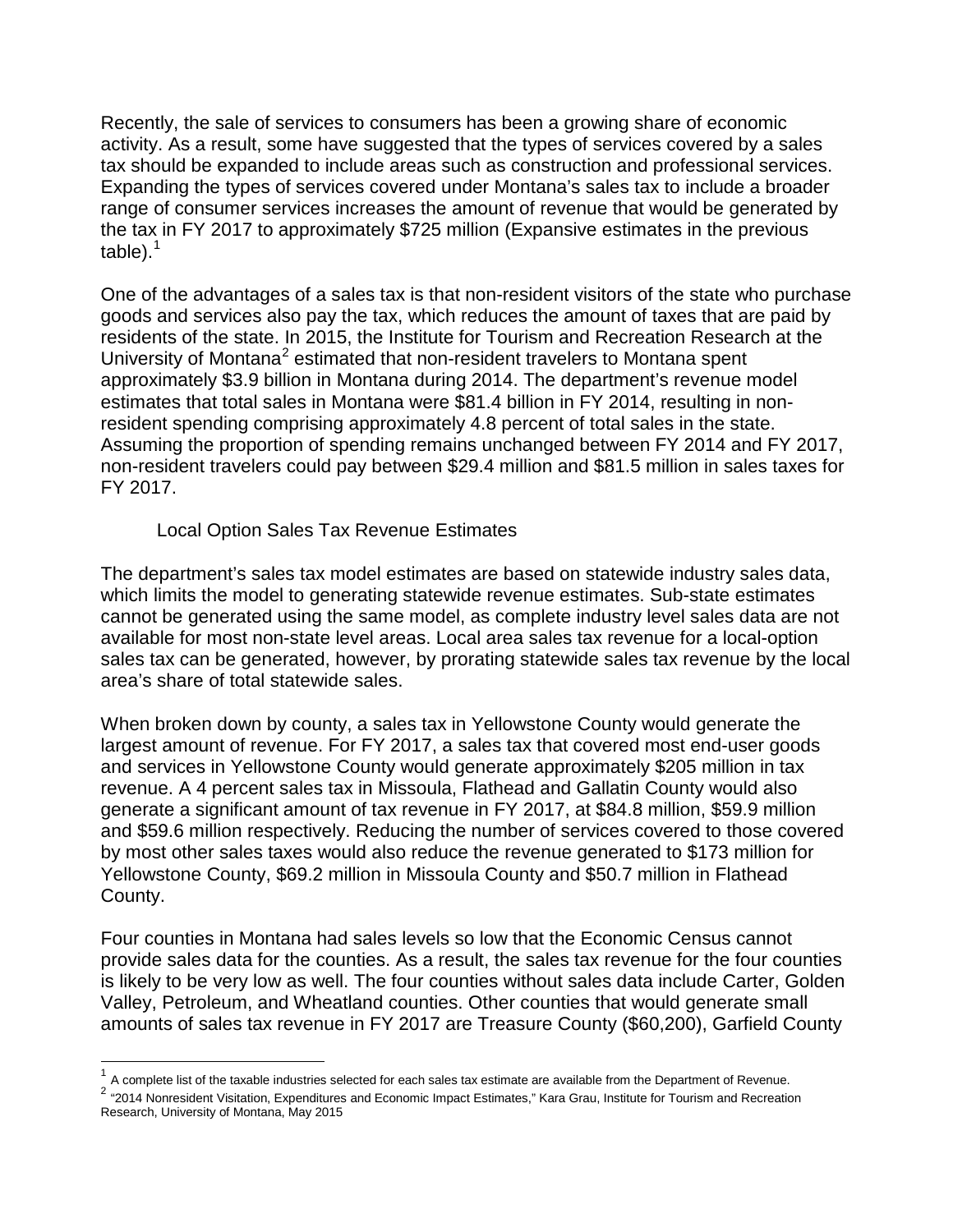(\$72,800), and Wibaux County (\$151,379). In total, 13 counties would generate less than \$1 million in tax revenue if a sales tax on most goods and services were in place during FY 2017.

| County Sales Tax Revenue Estimates |                        |                                         |                                                                                     |              |                            |                    |                             |
|------------------------------------|------------------------|-----------------------------------------|-------------------------------------------------------------------------------------|--------------|----------------------------|--------------------|-----------------------------|
|                                    |                        | Goods and Services Covered By Sales Tax |                                                                                     |              |                            |                    |                             |
|                                    | Share of               | Representative<br>Expansive             |                                                                                     |              | <b>Theoretical Maximum</b> |                    |                             |
| County                             | <b>Statewide Sales</b> | FY 2017<br>FY 2018                      |                                                                                     | FY 2017      | FY 2018                    | FY 2017<br>FY 2018 |                             |
| <b>Beaverhead County</b>           | 0.47%                  | \$2,874,578                             | \$2,888,564                                                                         | \$3,398,263  | \$3,416,693                | \$7,973,561        | \$8,049,987                 |
| <b>Big Horn County</b>             | 0.72%                  | \$4,439,583                             | \$4,461,183                                                                         | \$5,248,378  | \$5,276,841                | \$12,314,603       | \$12,432,638                |
| <b>Blaine County</b>               | 0.48%                  | \$2,928,873                             | \$2,943,123                                                                         | \$3,462,449  | \$3,481,227                | \$8,124,165        | \$8,202,035                 |
| <b>Broadwater County</b>           | 0.31%                  | \$1,889,554                             | \$1,898,747                                                                         | \$2,233,789  | \$2,245,904                | \$5,241,282        | \$5,291,519                 |
| Carbon County                      | 0.59%                  | \$3,642,221                             | \$3,659,941                                                                         | \$4,305,754  | \$4,329,104                | \$10,102,863       | \$10,199,699                |
| <b>Carter County</b>               | 0.00%                  | \$0                                     | \$0                                                                                 | \$0          | \$0                        | \$0                | \$0                         |
| Cascade County                     | 8.15%                  | \$50,012,755                            | \$50,256,087                                                                        | \$59,123,987 | \$59,444,627               | \$138,726,364      | \$140,056,056               |
| Chouteau County                    | 0.47%                  | \$2,891,917                             | \$2,905,987                                                                         | \$3,418,761  | \$3,437,302                | \$8,021,656        | \$8,098,544                 |
| <b>Custer County</b>               | 0.92%                  | \$5,654,237                             | \$5,681,747                                                                         | \$6,684,315  | \$6,720,566                | \$15,683,834       | \$15,834,163                |
| Daniels County                     | 0.20%                  | \$1,197,773                             | \$1,203,601                                                                         | \$1,415,981  | \$1,423,660                | \$3,322,407        | \$3,354,252                 |
| Dawson County                      | 0.96%                  | \$5,861,468                             | \$5,889,986                                                                         | \$6,929,300  | \$6,966,878                | \$16,258,655       | \$16,414,495                |
| Deer Lodge County                  | 0.40%                  | \$2,436,652                             | \$2,448,507                                                                         | \$2,880,557  | \$2,896,179                | \$6,758,834        | \$6,823,617                 |
| <b>Fallon County</b>               | 0.55%                  | \$3,394,226                             | \$3,410,740                                                                         | \$4,012,579  | \$4,034,340                | \$9,414,970        | \$9,505,212                 |
| <b>Fergus County</b>               | 1.73%                  | \$10,627,473                            | \$10,679,180                                                                        | \$12,563,566 | \$12,631,701               | \$29,478,693       | \$29,761,246                |
| <b>Flathead County</b>             | 8.27%                  | \$50,700,292                            | \$50,946,969                                                                        | \$59,936,779 | \$60,261,826               | \$140,633,468      | \$141,981,439               |
| <b>Gallatin County</b>             | 8.22%                  | \$50,428,142                            | \$50,673,495                                                                        | \$59,615,049 | \$59,938,352               | \$139,878,573      | \$141,219,308               |
| Garfield County                    | 0.01%                  | \$61,585                                | \$61,885                                                                            | \$72,804     | \$73,199                   | \$170,825          | \$172,463                   |
| <b>Glacier County</b>              | 0.65%                  | \$3,983,945                             | \$4,003,329                                                                         | \$4,709,733  | \$4,735,275                | \$11,050,745       | \$11,156,667                |
| <b>Golden Valley County</b>        | 0.00%                  | \$0                                     | \$0                                                                                 | \$0          | \$0                        | \$0                | \$0                         |
| <b>Granite County</b>              | 0.11%                  | \$674,061                               | \$677,340                                                                           | \$796,860    | \$801,181                  | \$1,869,723        | \$1,887,644                 |
| <b>Hill County</b>                 | 1.34%                  | \$8,219,359                             | \$8,259,350                                                                         | \$9,716,747  | \$9,769,443                | \$22,799,020       | \$23,017,549                |
| Jefferson County                   | 0.86%                  | \$5,247,687                             | \$5,273,219                                                                         | \$6,203,700  | \$6,237,344                | \$14,556,136       | \$14,695,657                |
| <b>Judith Basin County</b>         | 0.03%                  | \$192,806                               | \$193,744                                                                           | \$227,932    | \$229,168                  | \$534,810          | \$539,936                   |
| Lake County                        | 1.10%                  | \$6,760,907                             | \$6,793,802                                                                         | \$7,992,597  | \$8,035,942                | \$18,753,538       | \$18,933,290                |
| Lewis and Clark County             | 5.57%                  | \$34,153,590                            | \$34,319,761                                                                        | \$40,375,629 | \$40,594,593               | \$94,735,901       | \$95,643,944                |
| <b>Liberty County</b>              | 0.09%                  | \$562,712                               | \$565,450                                                                           | \$665,226    | \$668,834                  | \$1,560,862        | \$1,575,823                 |
| <b>Lincoln County</b>              | 0.69%                  | \$4,253,989                             | \$4,274,686                                                                         | \$5,028,973  | \$5,056,246                | \$11,799,799       | \$11,912,900                |
| McCone County                      | 0.30%                  | \$1,835,702                             | \$1,844,634                                                                         | \$2,170,127  | \$2,181,896                | \$5,091,907        | \$5,140,712                 |
| <b>Madison County</b>              | 0.46%                  | \$2,832,322                             | \$2,846,102                                                                         | \$3,348,309  | \$3,366,467                | \$7,856,350        | \$7,931,653                 |
| <b>Meagher County</b>              | 0.03%                  | \$155,470                               | \$156,226                                                                           | \$183,793    | \$184,790                  | \$431,246          | \$435,379                   |
| <b>Mineral County</b>              | 0.14%                  | \$868,740                               | \$872,967                                                                           | \$1,027,006  | \$1,032,575                | \$2,409,728        | \$2,432,826                 |
| Missoula County                    | 11.28%                 | \$69,202,322                            | \$69,539,019                                                                        | \$81,809,475 | \$82,253,142               |                    | \$191,954,763 \$193,794,648 |
| <b>Musselshell County</b>          | 0.46%                  | \$2,847,469                             | \$2,861,323                                                                         | \$3,366,216  | \$3,384,472                | \$7,898,366        | \$7,974,072                 |
| Park County                        | 0.86%                  | \$5,283,103                             | \$5,308,808                                                                         | \$6,245,569  | \$6,279,440                | \$14,654,376       | \$14,794,838                |
| Petroleum County                   | 0.00%                  | \$0                                     | \$0                                                                                 | \$0          | \$0                        | \$0                | \$0                         |
| <b>Phillips County</b>             | 0.24%                  | \$1,454,706                             | \$1,461,784                                                                         | \$1,719,721  | \$1,729,048                | \$4,035,092        | \$4,073,768                 |
| Pondera County                     | 0.54%                  | \$3,316,864                             | \$3,333,001                                                                         | \$3,921,124  | \$3,942,389                | \$9,200,382        | \$9,288,567                 |
| Powder River County                | 0.04%                  | \$250,653                               | \$251,872                                                                           | \$296,316    | \$297,923                  | \$695,266          | \$701,930                   |
| <b>Powell County</b>               | 0.27%                  | \$1,675,608                             | \$1,683,760                                                                         | \$1,980,867  | \$1,991,610                | \$4,647,834        | \$4,692,383                 |
| <b>Prairie County</b>              | 0.02%                  | \$129,014                               | \$129,642                                                                           | \$152,518    | \$153,345                  | \$357,862          | \$361,292                   |
| Ravalli County                     | 1.79%                  | \$10,962,685                            | \$11,016,022                                                                        | \$12,959,846 | \$13,030,130               | \$30,408,510       | \$30,699,975                |
| <b>Richland County</b>             | 2.58%                  | \$15,841,375                            | \$15,918,449                                                                        | \$18,727,327 | \$18,828,889               | \$43,941,117       | \$44,362,292                |
| Roosevelt County                   | 0.97%                  | \$5,956,674                             | \$5,985,656                                                                         | \$7,041,850  | \$7,080,040                | \$16,522,741       | \$16,681,111                |
| Rosebud County                     | 0.91%                  | \$5,563,313                             | \$5,590,381                                                                         | \$6,576,827  | \$6,612,494                | \$15,431,627       | \$15,579,539                |
| <b>Sanders County</b>              | 0.73%                  | \$4,461,881                             | \$4,483,590                                                                         | \$5,274,738  | \$5,303,344                | \$12,376,453       | \$12,495,081                |
| Sheridan County                    | 0.42%                  | \$2,606,065                             | \$2,618,744                                                                         | \$3,080,833  | \$3,097,541                | \$7,228,754        | \$7,298,042                 |
| <b>Silver Bow County</b>           | 3.18%                  | \$19,494,103                            | \$19,588,949                                                                        | \$23,045,503 | \$23,170,483               | \$54,073,126       | \$54,591,417                |
| <b>Stillwater County</b>           | 1.68%                  | \$10,292,766                            | \$10,342,845                                                                        | \$12,167,884 | \$12,233,872               | \$28,550,278       | \$28,823,932                |
| <b>Sweet Grass County</b>          | 0.27%                  | \$1,638,194                             | \$1,646,164                                                                         | \$1,936,637  | \$1,947,140                | \$4,544,054        | \$4,587,609                 |
| <b>Teton County</b>                | 0.47%                  | \$2,887,075                             | \$2,901,122                                                                         | \$3,413,037  | \$3,431,547                | \$8,008,226        | \$8,084,985                 |
| <b>Toole County</b>                | 0.59%                  | \$3,638,272                             | \$3,655,974                                                                         | \$4,301,086  | \$4,324,412                | \$10,091,912       | \$10,188,642                |
| <b>Treasure County</b>             | 0.01%                  | \$50,906                                | \$51,154                                                                            | \$60,180     | \$60,507                   | \$141,205          | \$142,558                   |
| <b>Valley County</b>               | 0.62%                  | \$3,799,556                             | \$3,818,042                                                                         | \$4,491,752  | \$4,516,111                | \$10,539,283       | \$10,640,301                |
| <b>Wheatland County</b>            | 0.00%                  | \$0                                     | \$0                                                                                 | \$0          | \$0                        | \$0                | \$0                         |
| <b>Wibaux County</b>               | 0.02%                  | \$128,051                               | \$128,674                                                                           | \$151,379    | \$152,200                  | \$355,189          | \$358,594                   |
| <b>Yellowstone County</b>          | 28.22%                 |                                         | \$173,075,550 \$173,917,632 \$204,606,138 \$205,715,753 \$480,080,368 \$484,681,936 |              |                            |                    |                             |